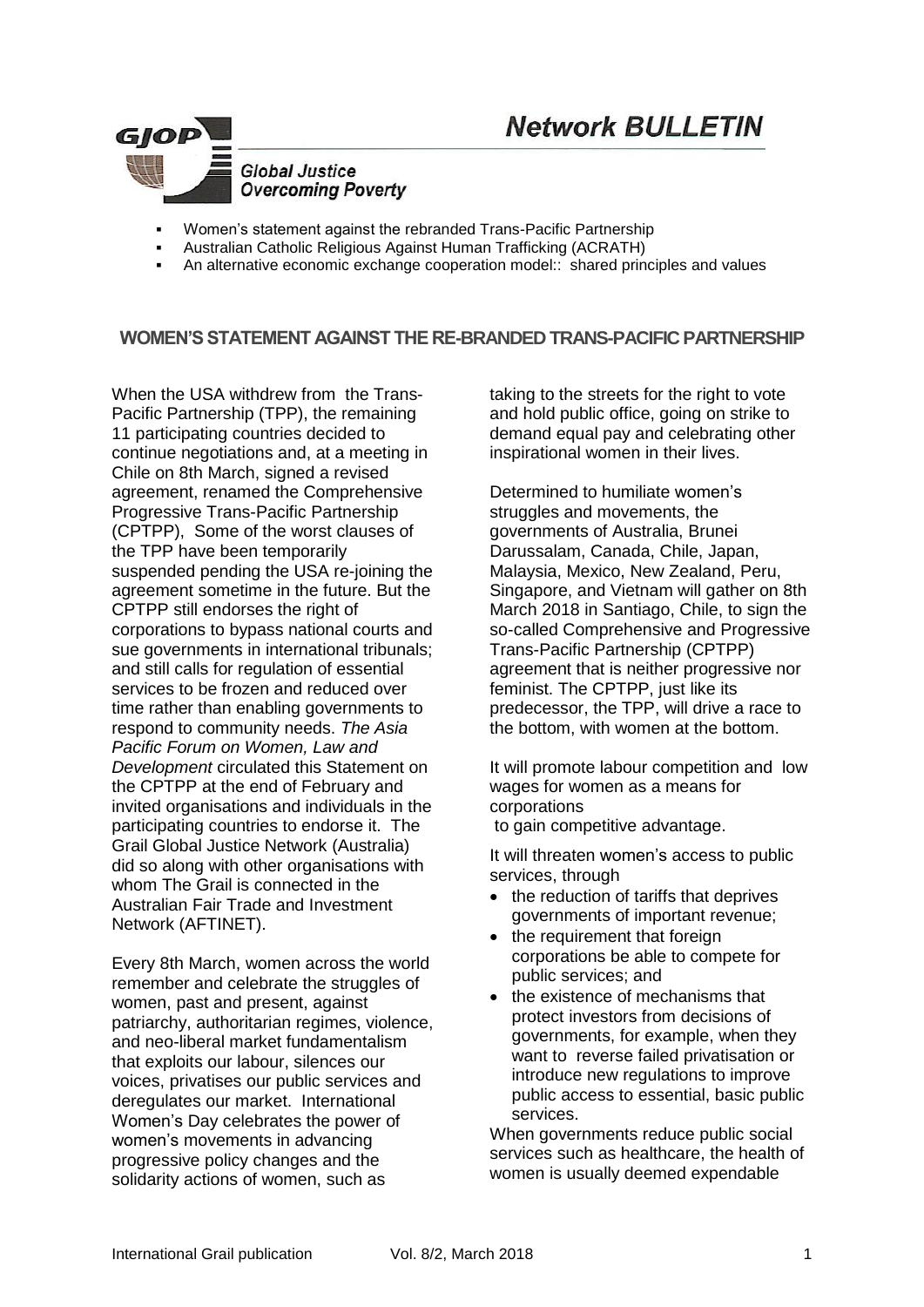while, at the same time, they are expected to provide the unpaid care needed to make up for the cuts in government expenditure. Based on the principle of 'national treatment', the CPTPP also requires countries to treat foreign companies in the same way they treat local ones. One effect of this is that it will push women, who are the majority of small-scale, subsistence farmers, to compete against huge agribusinesses.

Tightened intellectual property rights will produce big wins only for the large seed companies with legal power to prohibit seed sharing amongst farmers and require farmers to pay royalties for seeds for 20 and more years. Women, the custodians of seed, food and traditional knowledge, who depend on sharing seed and other inputs among one another, will be greatly harmed by the CPTPP, even forced off their farms and out of the local economy.

Even more outrageously, the CPTPP maintains the provision known as Investor State Dispute Settlement (ISDS), a mechanism that allows foreign corporations to reach across borders and sue governments in unaccountable international tribunals if governments pass any laws, policies or practices that infringe on the corporations' rights to profit. Corporations have used ISDS to avoid paying taxes, to undermine policies made in the public interest (e.g., in health, in affirmative action), to avoid obligations to protect the environment, to punish governments that introduce clean energy or, as mentioned above, to reverse failed privatisation.

We, women's rights organisations and their allies, are outraged that governments have decided not only to proceed with the CPTPP despite all criticism of it and of their persistent refusal of public citizen

review, but to sign away women's human rights on the same day that we celebrate it. The very same hard-fought rights that women's organisations and activists have struggled to achieve over centuries are now threatened by their governments as they place powers and privilege in the hands of large multinational corporations and the wealthiest few. It is a breach of the fundamental principle that sovereignty comes from the people.

So many of the governments that are part of the CPTPP have espoused the rhetoric of women's human rights and gender equality, and some of them still do. The affirmation of gender equality in the Preamble of the CPTPP is another such piece of empty rhetoric meant to disguise the glaring absence of even a symbolic chapter on gender and the unabashed entrenchment of corporate power and privilege. If countries in the CPTPP are genuinely committed to women's human rights and gen-der equality they must not proceed with the CPTPP.

We urge the eleven governments involved in the CPTPP to break with the assumption that opposition to trade agreements equates to nationalism and a rejection of accountable multilateralism. Instead, our time requires the global community urgently to envision and create a different trade model based on 'solidarity economy' and human rights, to redistribute power, resources and wealth among the countries of the world, among men and women, among rich and poor, and so protect the people and the planet.

*Source: Asia Pacific Forum on Women, Law and Development , 26 Feb 2018, Chiang Mai, Thailand, [apwld@apwld.org](mailto:apwld@apwld.org) Compiled by Alison Healey.*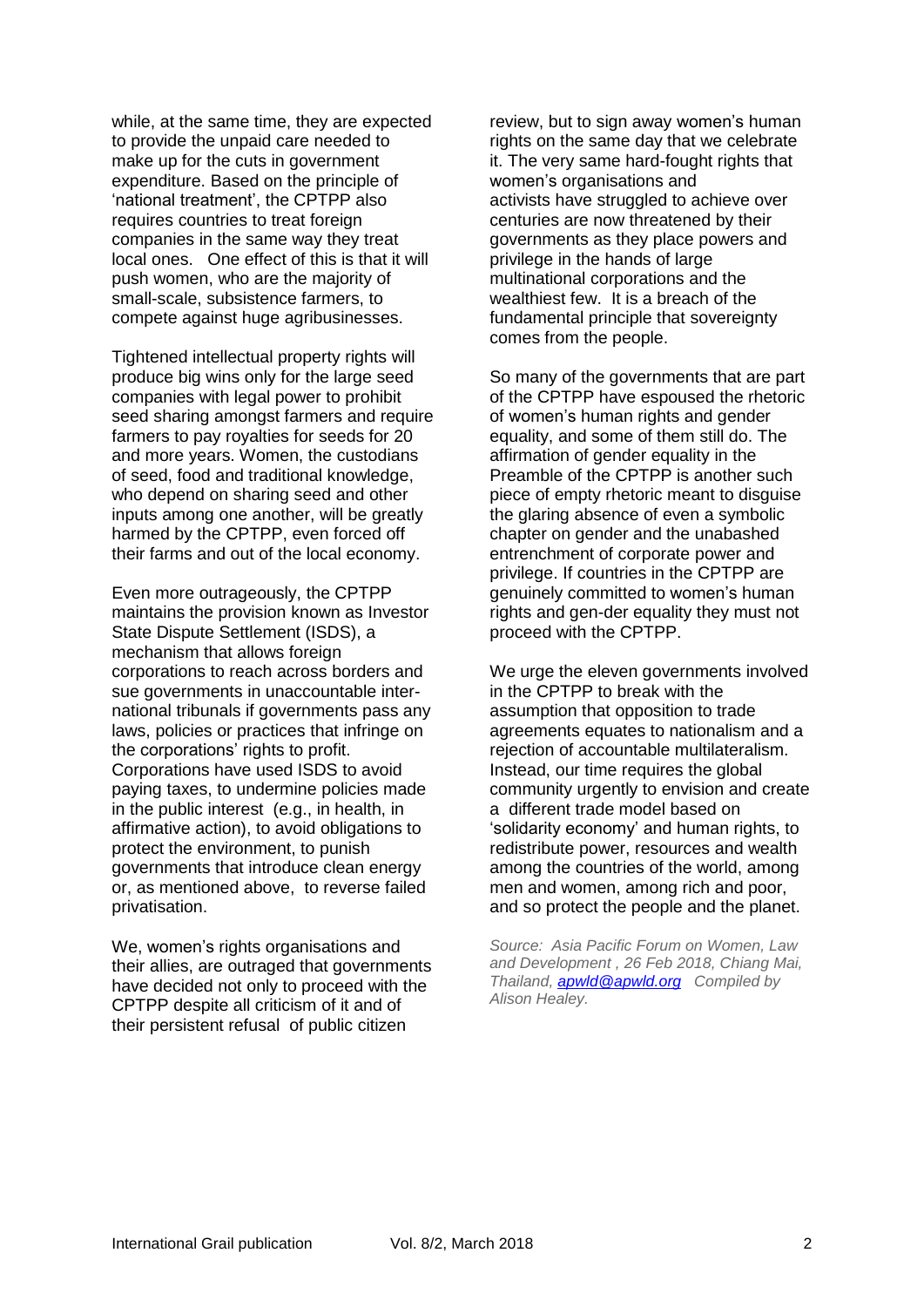# **AUSTRALIAN CATHOLIC RELIGIOUS AGAINST TRAFFICKING IN HUMANS**

For some years now The Grail has been welcomed in ACRATH meetings and activities as we in The Grail have endeavored to improve our support for this work of upholding the dignity of human persons. In an interview con-ducted by *news.com.au* and published on 26<sup>th</sup> February 2018, Dr Jennifer Burn, Director of Anti-Slavery Australia at the University of Technology, Sydney said: 'Slavery has never been a bigger problem in Australia than it is right now'. So, what are we doing about this? I would like to share with you some of the work that ACRATH has undertaken to address this issue. ACRATH works with other groups in their endeavors to improve the life of those caught up in all forms of modern slavery.

ACRATH members from across Australia, including myself, gathered in February at Baulkham Hills for its annual conference. The 2018 conference focused on work to *Eliminate Human Trafficking, Reclaim the Vision, Plan On-going Action.* Three main issues were addressed: forced marriage, forced labour and slavery in supply chains.

### **Forced marriage**

The Ministry for Home Affairs has announced that for a period of 12 months, victims of forced marriage will be able to access support from the *Support for Trafficked People Pro-gram* for 200 days (formerly only 90 days). ACRATH with other NGOs has been lobbying Government for some years to bring about this change. The trial period is welcome. It will make a huge difference in the lives of those impacted by forced marriage. Red Cross will receive extra resources to implement this trial

There were two conference sessions on this topic: one described an excellent project in two high schools, one Catholic and one State, where students engaged in a creative arts program which raised their awareness and understanding of forced marriage; the other was a discussion in small groups of case studies and issues

that might arise when working in this area. [\(www.mybluesky.org,au\)](http://www.mybluesky.org,au/)

### **Forced labour**

The session on this topic explored a wide range of issues concerning overseas workers, their conditions of entry, the areas of work most accessed and the working conditions applying to their entry.

### **Supply chains and trafficking**

Laura McManus, the Ethical Research Man-ager for Konica Minolta, described her role in leading this company to adopting an ethical business approach, which includes a full exploration of all the supply chains used by the various departments of the company.

Jenny Stanger, National Manager of the Salvation Army project, *Freedom Partnership to End Modern Slavery* spoke of the services they provide: Safe House, Referrals. Survivor Support, Rural Support and Fund of Last Resort for emergency accommodation, financial and legal assistance and reeducation (See

*<http://endslavery.salvos.org.au/>*)

## **Partnership with St Vincent's Health**

ACRATH and SVHA have partnered to launch the *Human Trafficking Project,* thought to be a first in Australia's health care sector. The project will look at how trafficked people, who may present at any of SVHA's hospitals at 28 sites Australiawide, can be identified and receive necessary treatment, support, referrals and access to services. These include women who have been sexually exploited, people who are facing forced marriage or have experienced forced labour. The project also aims to make sure the goods and services pro-cured by St Vincent's are slavery-free. This means investigating supply chains to make sure a diverse range of goods – everything from medical equipment to cotton sheets and gowns and chocolates sold for hospital fundraising – have been produced without the use of enslaved or forced labour. (See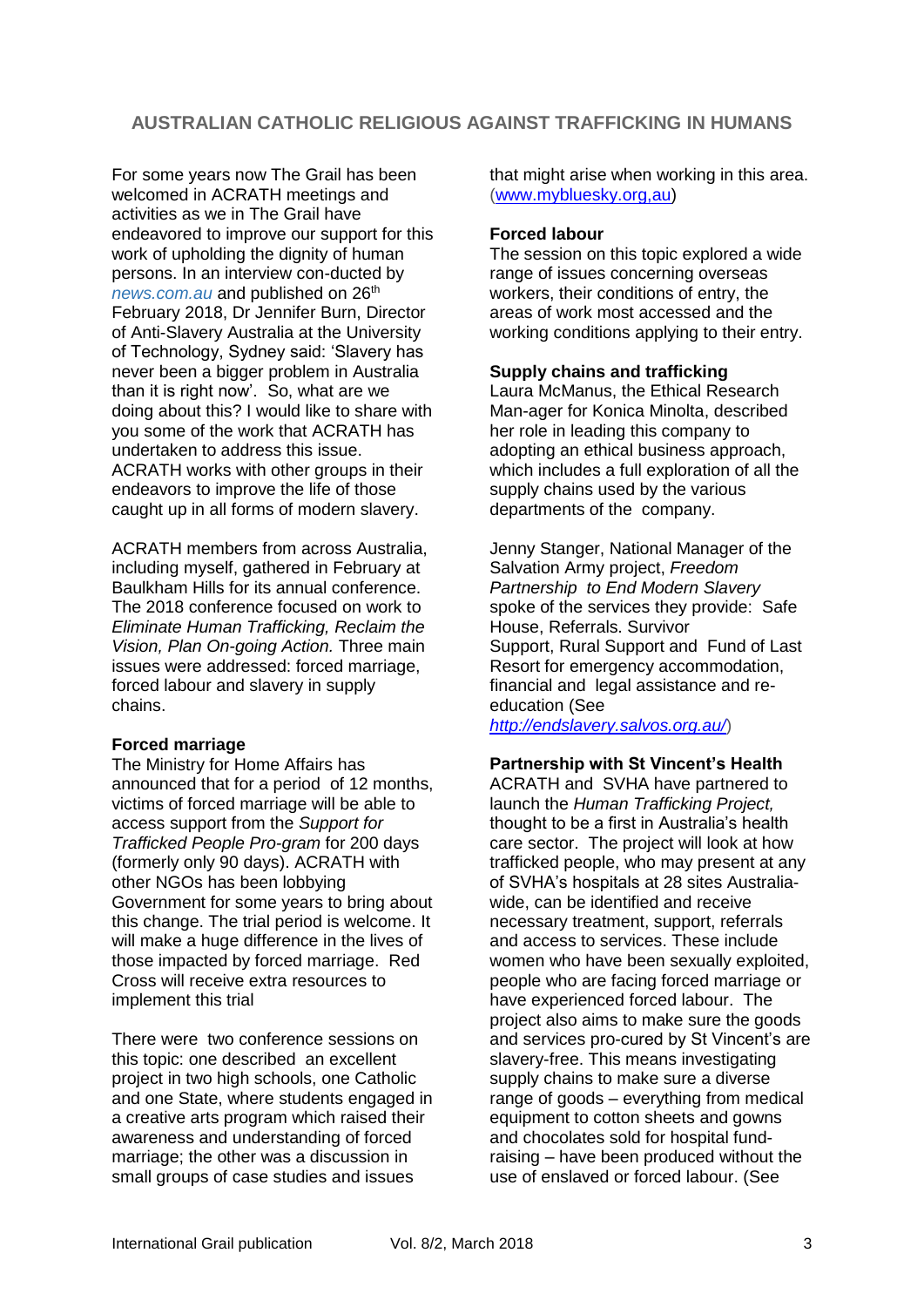*ACRATH, St Vincent's Health Media Release)*

### **58 meetings in 4 days**

An energetic team of 8 ACRATH members recently walked the halls of Parliament. Lobbying Members of Parliament (MPs) in Canberra has been a regular activity over 12 years. The team spoke about forced marriage, the need for a Modern Slavery Act for Australia and for funding for NGOs working against human trafficking. They were heartened by the level of engagement of MPs around these issues. It is hoped that a Modern Slavery Act will come before Parliament later his year. [www.acrath.org.au](http://www.acrath.org.au/) 

**Will your Easter eggs be slavery-free?** Did you know that the Easter eggs in your super-markets may be made with cocoa beans picked by children, many of whom are enslaved or forced to work in exploitative conditions with no access to education and other

human rights? (*https://acrath.orgt.au)*

*Source: Anne Day (Grail Representative ACRATH NSW)* 

'Together with the social responsibility of businesses, there is also the social responsibility of consumers … purchasing is always a moral, and not simply an economic, act.' *Pope Francis, January 2015.*

# **AN ALTERNATIVE ECONOMIC EXCHANGE COOPERATION MODEL Shared Principle and Values**

- 1 Negotiations must be open, transparent, democratic and inclusive.
- 2. Any new agreement must require all Parties to adopt, maintain and implement key international commitments, including to protect indigenous rights and sovereignty, as outlined in the UN Declaration on the Rights of Indigenous Peoples (UNDRIP). Indigenous communities must be key players in any negotiation process.
- 3. No trade agreement should favour corporate interests over the public interest or hamper Parties' ability to regulate in the public interest. This includes the elimination of the investor-state dispute settlement (ISDS) in NAFTA Chapter 11, and similar mechanisms (e.g. CETA's Investor Court System)..
- 4. Any new agreement must include stronger environmental protections requiring all Parties meet the standards of their domestic environmental laws and multilateral environmental agreements, including greenhouse gas reduction commitments under the Paris Agreement.
- 5. All Parties must eliminate fossil fuel subsidies and present a roadmap of how they will do it.
- 6. A new NAFTA agreement must eliminate all energy proportionality rules. (see NAFTA proportionality rule, Articles 605, 315) requiring Canada and the USA to maintain the same proportion of total supply they have been exporting to the other, even in the event of regional short- ages.. Mexico is exempted from this rule which benefits mostly the USA and blocks Canada's ability to reduce its fossil fuel production to meet its climate commitments.
- 7. A new agreement must ensure strong labour rights, including for migrant workers, that result in a demonstrated adherence to international labour standards, including the right to free collective bargaining and association.
- 8. All labour and environmental standards must be enforceable through comprehensive, independent and proactive monitoring mechanisms that allow for trade sanctions to be imposed.